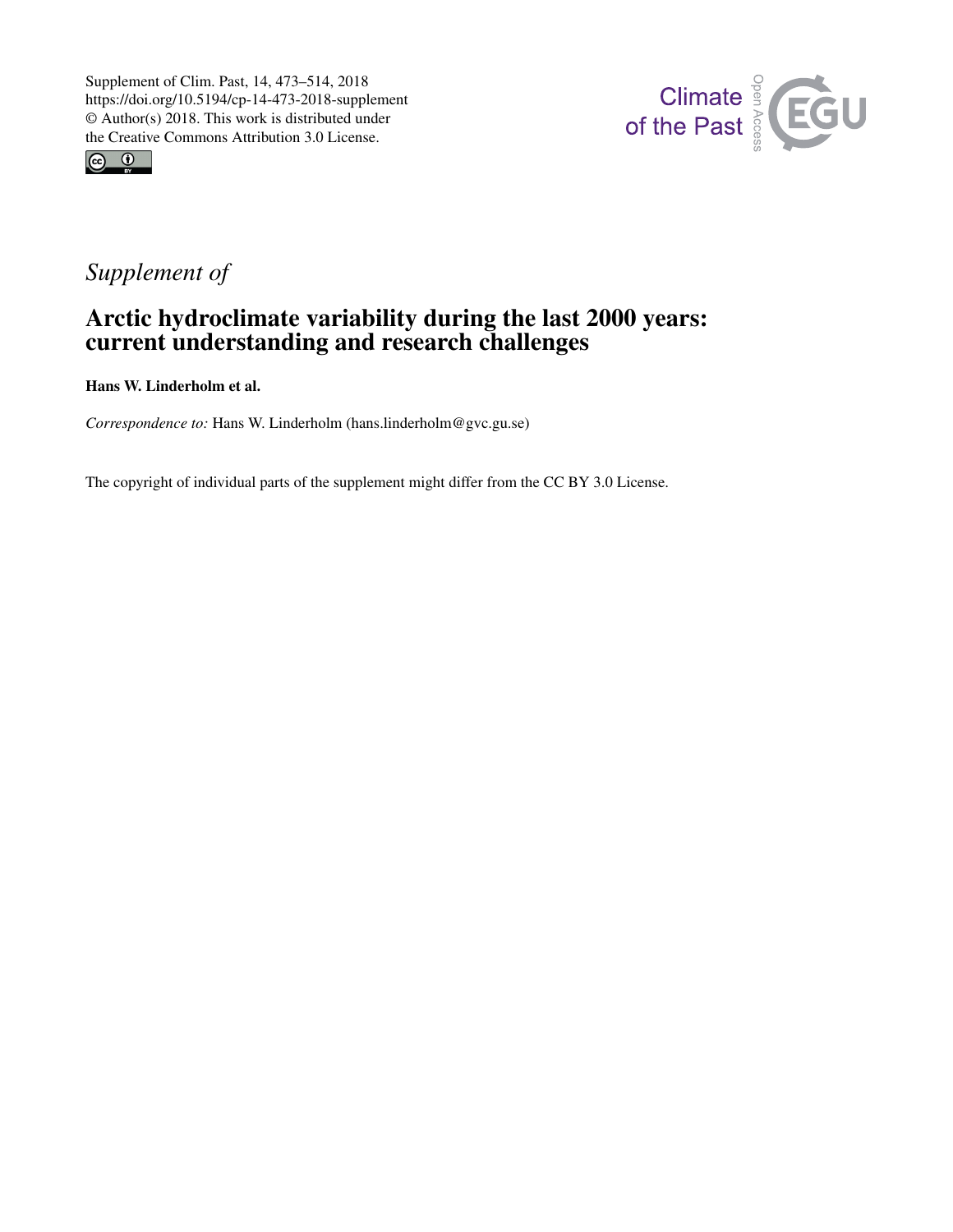## **Supplementary material**

| Table S1 Information of 12 CMIP5 climate models used in this study. The spatial resolution of atmosphere is expressed by |  |
|--------------------------------------------------------------------------------------------------------------------------|--|
| the number of longitudinal grid cells $\times$ the number of latitudinal grid cells.                                     |  |

| Model          | Institute/Country    | Spatial resolution of atmosphere |
|----------------|----------------------|----------------------------------|
| GFDL-CM3       | <b>NOAA GFDL/USA</b> | $144 \times 90$                  |
| GFDL-ESM2G     | <b>NOAA GFDL/USA</b> | $144 \times 90$                  |
| GFDL-ESM2M     | NOAA GFDL/USA        | $144 \times 90$                  |
| $GISS-E2-H$    | NASA GISS/USA        | $144 \times 90$                  |
| $GISS-E2-R$    | NASA GISS/USA        | $144 \times 90$                  |
| HadGEM2-AO     | <b>MOHC/UK</b>       | $192\times 145$                  |
| HadGEM2-ES     | MOHC/UK              | $192\times 145$                  |
| MIROC5         | MIROC/Japan          | $256 \times 128$                 |
| MIROC-ESM      | MIROC/Japan          | $128\times 64$                   |
| MIROC-ESM-CHEM | MIROC/Japan          | $128\times 64$                   |
| MRI-CGCM3      | MRI/Japan            | $320\times160$                   |
| NorESM1-ME     | NCC/Norway           | $144 \times 96$                  |

5



**Figure S1.** Spatial pattern of differences in annual hydroclimate between MCA (950-1250) and LIA (1450-1850) based on (a) HadCM3, (b) IPSL-CM5A-LR and (c) MPI-ESM-P last-millennium simulations. The values are the standardized annual total precipitation.

20